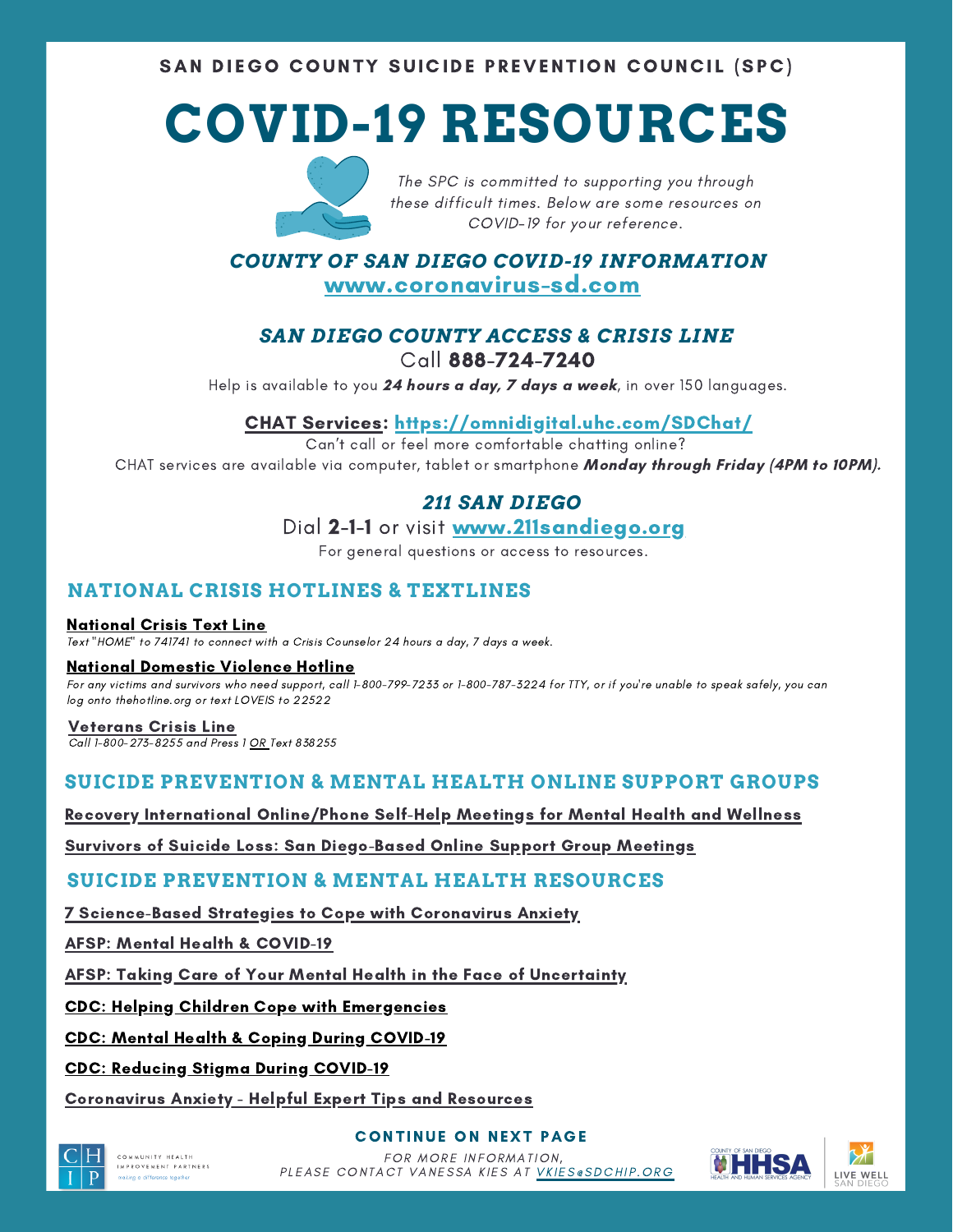# **COVID-19 RESOURCES**

Continued

## **SUICIDE PREVENTION & MENTAL HEALTH RESOURCES (CONTINUED)**

Each Mind Matters: Community [Connections](https://www.eachmindmatters.org/ask-the-expert/stayingconnected/) in Times of Physical Separation

MHA National: Mental Health Resources and COVID-19 [Information](https://mhanational.org/covid19) and Resources

NAMI: COVID-19 [\(Coronavirus\)](https://www.nami.org/getattachment/About-NAMI/NAMI-News/2020/NAMI-Updates-on-the-Coronavirus/COVID-19-Updated-Guide-1.pdf) Information and Resources

SAMHSA: Tips For Social Distancing, [Quarantine,](https://www.samhsa.gov/sites/default/files/tips-social-distancing-quarantine-isolation-031620.pdf) And Isolation During An Infections Disease Outbreak

The National Council on Behavioral Health: Resources and Tools for Addressing Coronavirus [\(COVID-19\)](https://www.thenationalcouncil.org/covid19/)

WHO: Mental Health and Psychosocial [Considerations](https://www.who.int/docs/default-source/coronaviruse/mental-health-considerations.pdf) During COVID-19 Outbreak

### **FAITH-BASED RESOURCES**

CDC: Resources for [Community-](https://www.cdc.gov/coronavirus/2019-ncov/community/organizations/index.html) and Faith-Based Leaders County of San Diego: Faith-based [Organization](https://app.smartsheet.com/b/form/afb9cef1f13b47f6b7eee67e3ba1774a) Listserve to Receive Updates

## **HIGHER EDUCATION RESOURCES**

California Community Colleges [Chancellor's](https://www.cccco.edu/About-Us/Chancellors-Office/Divisions/Communications-and-Marketing/Novel-Coronavirus) Office Novel Coronavirus 2019 (COVID-19) Updates for Students and Staff

Coping and Staying Emotionally Well During [COVID-19-related](https://www.activeminds.org/blog/coping-and-staying-emotionally-well-during-covid-19-related-school-closures/) School Closures

Hope Matters: 10 Strategies to Support Students and Help Them Learn During [Coronavirus](https://www.insidehighered.com/advice/2020/03/17/10-strategies-support-students-and-help-them-learn-during-coronavirus-crisis)

The Hope Center: Supporting Students During COVID-19: The [#RealCollege](https://hope4college.com/wp-content/uploads/2020/03/BTFP_SupportingStudentsDuringCOVID19_v2_Final.pdf) Guide

## **MILITARY & VETERAN RESOURCES**

COVID-19: [Coronavirus](https://www.militaryonesource.mil/coronavirus) Info for the Military

[PsychArmor:](https://content.govdelivery.com/attachments/CASAND/2020/03/19/file_attachments/1406166/PsychArmor%20RESOURCES-COVID-19.pdf) Resources for Military Caregivers

## **OLDER ADULT RESOURCES**

AFSP: [COVID-19](https://afsp.org/covid-19-we-must-care-for-older-adults-mental-health/) - We Must Care for Older Adults' Mental Health

CDC: COVID-19 [Guidance](https://www.cdc.gov/aging/covid19-guidance.html) for Older Adults

[Coronavirus](https://acl.gov/COVID-19) Disease 2019 (COVID-19): What do Older Adults and People with Disabilities Need to Know?

County of San Diego Aging & [Independent](https://www.sandiegocounty.gov/content/dam/sdc/hhsa/programs/ais/documents/Special%20Edition%202020-Coronavirus.pdf) Services Special Edition Bulletin: Coronavirus



#### **CONTINUE ON NEXT PAGE**